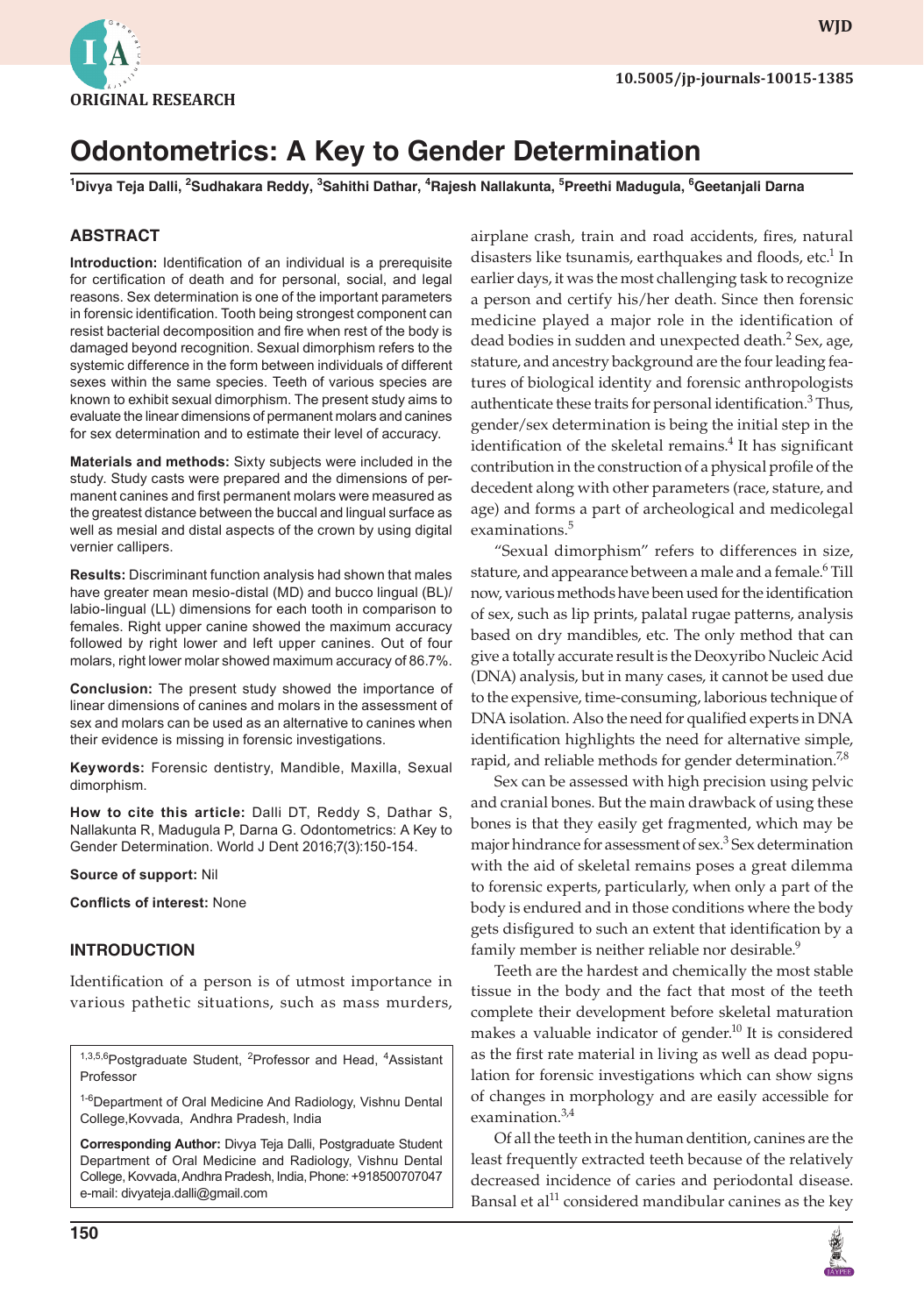teeth for personal identification. Whereas, molars are the first permanent teeth to erupt in the oral cavity; and hence, they are readily available for use in sex assessment at an early age when compared with other permanent teeth. It scores an advantage over canines, which have greater tendency of being impacted and thus being unavailable for odontometric analysis.<sup>12</sup>

The present study aims to evaluate the mesiodistal (MD) and labiolingual (LL)/buccolingual (BL) dimensions of first permanent molars and canines for the determination of sexual dimorphism and to estimate the level of accuracy with which they can be used for sex determination.

#### **MATERIALS AND METHODS**

A total of 60 subjects of age group between 15 and 30 years attending the outpatient Department of Oral Medicine and Radiology, Vishnu Dental College, South India, were recruited in the study. Individuals with all the four canines and molars with healthy periodontium were included in the study. Those with proximal restorations, rotations, crowding, excessive incisal attrition, dental erosion or abrasion, dental trauma, or any previous orthodontic treatment were excluded from the study.

With the informed consent obtained from each subject, alginate impressions of upper and lower arches were taken and casts poured using dental stone. The maximum MD and BL/LL dimensions of all the canines and first permanent molars were measured on the study casts using digital vernier caliper.

The obtained data were entered in a spread sheet (Excel 2007, Microsoft Office) and were subjected to discriminant function analysis.

### **RESULTS**

Among 60 subjects considered in the present study, 31 were males and 29 were females within the age range of 15 to 30 years. Graph 1 shows the distribution of males and females in the study. The mean values of MD and BL/LL dimensions of right and left maxillary and mandibular canines and first permanent molars were shown in Tables 1 and 2 respectively with statistically significant differences between males and females (p-value <  $0.05$ ).

Statistically significant difference was observed among males and females in all parameters and males showed greater mean MD and BL/LL dimensions for each tooth when compared to females. The differences between the sexes were analyzed by discriminant function statistics. The group centroids indicate the average discriminant scores for each sex (Tables 3 and 4). Raw coefficients are the discriminant function coefficients used to calculate the discriminant score. To assess the



**Graph 1:** The distribution of males and females in the study sample

| Canines      | Sex          | $\overline{N}$ | Mean  | Std. deviation | Std. error mean | p-value |
|--------------|--------------|----------------|-------|----------------|-----------------|---------|
| MD-RL        | Females      | 29             | 6.690 | 0.6038         | 0.1121          | 0.001   |
|              | <b>Males</b> | 31             | 8.032 | 0.4643         | 0.0834          | 0.001   |
| <b>MD-RU</b> | Females      | 29             | 7.672 | 0.6447         | 0.1197          | 0.001   |
|              | <b>Males</b> | 31             | 9.000 | 0.4082         | 0.0733          | 0.001   |
| MD-LL        | Females      | 29             | 6.845 | 0.7084         | 0.1315          | 0.001   |
|              | <b>Males</b> | 31             | 8.048 | 0.4350         | 0.0781          | 0.001   |
| MD-LU        | Females      | 29             | 7.689 | 0.7956         | 0.1476703       | 0.001   |
|              | Males        | 31             | 8.974 | 0.4366         | 0.0784209       | 0.001   |
| <b>BL-RL</b> | Females      | 29             | 6.672 | 0.6718         | 0.1248          | 0.001   |
|              | <b>Males</b> | 31             | 7.613 | 0.7822         | 0.1405          | 0.001   |
| <b>BL-RU</b> | Females      | 29             | 7.224 | 0.6490         | 0.1205          | 0.001   |
|              | <b>Males</b> | 31             | 8.306 | 1.0139         | 0.1821          | 0.001   |
| BL-LL        | Females      | 29             | 6.690 | 0.7724         | 0.1434          | 0.001   |
|              | Males        | 31             | 7.500 | 0.8062         | 0.1448          | 0.001   |
| BL-LU        | Females      | 29             | 7.259 | 0.7149         | 0.1328          | 0.001   |
|              | <b>Males</b> | 31             | 8.452 | 0.9430         | 0.1694          | 0.001   |

**Table 1:** Comparison of mean values of MD and BL of right and left upper and lower canines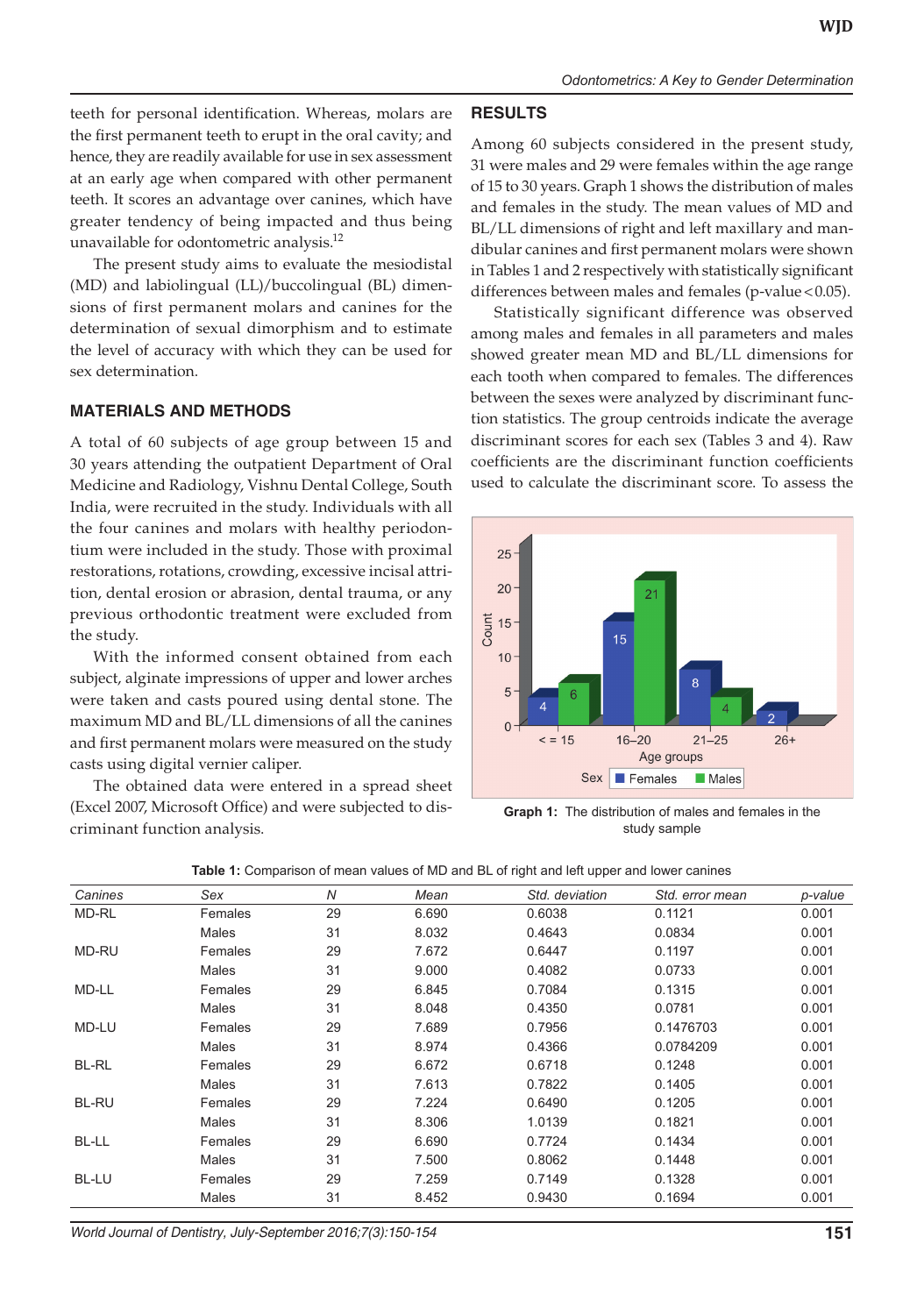| Table 2: Comparison of mean values of MD and BL dimensions of right and left, upper and lower molars |              |                |        |                |                 |         |  |
|------------------------------------------------------------------------------------------------------|--------------|----------------|--------|----------------|-----------------|---------|--|
| <b>Molars</b>                                                                                        | Sex          | $\overline{N}$ | Mean   | Std. deviation | Std. error mean | p-value |  |
| MD-RL                                                                                                | Females      | 29             | 11.276 | 0.4549         | 0.0845          | 0.001   |  |
|                                                                                                      | Males        | 31             | 12.274 | 0.5603         | 0.1006          | 0.001   |  |
| MD-RU                                                                                                | Females      | 29             | 10.759 | 0.5609         | 0.1042          | 0.001   |  |
|                                                                                                      | <b>Males</b> | 31             | 11.532 | 0.6700         | 0.1203          | 0.001   |  |
| MD-LL                                                                                                | Females      | 29             | 11.328 | 0.4070         | 0.0756          | 0.001   |  |
|                                                                                                      | <b>Males</b> | 31             | 12.161 | 0.5226         | 0.0939          | 0.001   |  |
| MD-LU                                                                                                | Females      | 29             | 10.948 | 0.6174         | 0.1146          | 0.001   |  |
|                                                                                                      | Males        | 31             | 11.500 | 0.6583         | 0.1182          | 0.001   |  |
| <b>BL-RL</b>                                                                                         | Females      | 29             | 10.793 | 0.5750         | 0.1068          | 0.002   |  |
|                                                                                                      | <b>Males</b> | 31             | 11.387 | 0.7822         | 0.1405          | 0.002   |  |
| BL-RU                                                                                                | Females      | 29             | 11.017 | 0.6612         | 0.1228          | 0.002   |  |
|                                                                                                      | <b>Males</b> | 31             | 11.597 | 0.7120         | 0.1279          | 0.002   |  |
| BL-LL                                                                                                | Females      | 29             | 10.810 | 0.5073         | 0.0942          | 0.001   |  |
|                                                                                                      | Males        | 31             | 11.339 | 0.6756         | 0.1213          | 0.001   |  |
| BL-LU                                                                                                | Females      | 29             | 11.017 | 0.5425         | 0.1007          | 0.001   |  |
|                                                                                                      | Males        | 31             | 11.581 | 0.6204         | 0.1114          | 0.001   |  |

| <b>Table 3:</b> The discriminant function coefficients and group |
|------------------------------------------------------------------|
| centroids of four canine teeth                                   |

|                          | Canonical discriminant<br>function coefficients |            |                     | <b>Function group</b><br>centroids |       |                  |
|--------------------------|-------------------------------------------------|------------|---------------------|------------------------------------|-------|------------------|
| Tooth                    | Mean<br>MD                                      | Mean<br>BL |                     | Constant Females                   | Males | Wilk's<br>lambda |
| Right<br>lower<br>canine | 1.896                                           |            | $0.043 - 13.690$    | 1.294                              | 1.211 | 0.382            |
| Left lower<br>canine     | 1.718                                           |            | $0.004 -12.793$     | $-1.066$                           | 0.997 | 0.476            |
| Right<br>upper<br>canine | 1.676                                           |            | $0.322 - 16.509$    | $-1.329$                           | 1.243 | 0.369            |
| Left upper<br>canine     |                                                 |            | 1.270 0.433 -14.019 | $-1.110$                           | 1.038 | 0.456            |

**Table 4:** The discriminant function coefficients and group centroids of four molar teeth

|                         | Canonical discriminant<br>function coefficients |      |                  | <b>Function group</b><br>centroids |       |        |
|-------------------------|-------------------------------------------------|------|------------------|------------------------------------|-------|--------|
|                         | Mean                                            | Mean |                  |                                    |       | Wilk's |
| Tooth                   | MD                                              | BL   | Constant Females |                                    | Males | lambda |
| Right<br>lower<br>molar | 1.794                                           |      | $0.383 -25.410$  | $-1.043$                           | 0.976 | 0.487  |
| Left lower<br>molar     | 1.931                                           |      | $0.402 -27.163$  | $-0.942$                           | 0.881 | 0.538  |
| Right<br>upper<br>molar | 1.312                                           |      | $0.582 -21.226$  | 0.699                              | 0.654 | 0.679  |
| Left<br>upper<br>molar  | 0.802                                           |      | $1.149 -22.005$  | $-0.563$                           | 0.527 | 0.765  |

sex, tooth dimensions were multiplied with the respective raw or unstandardized coefficients and added to the constant. If the values thus obtained were greater than the sectioning point, the individual was considered as male and if less than the sectioning point, the individual was considered as female.

When the level of accuracy for sex determination was measured, right upper canine showed the maximum accuracy of 96.7% followed by right lower and left upper canines 88.3% accuracy. Out of four molars, right lower molar showed maximum accuracy of 86.7%.

#### **DISCUSSION**

Forensic dentistry is a specialized branch of forensic medicine that helps in human identification based on the dental evidence from which a proper evaluation and presentation of dental findings can be made. Human identification by dental and other allied orofacial structures beholds importance for various purposes like legal,

criminal, mass disasters, human trafficking, child abuse, and other antisocial crimes.<sup>13</sup> Sex or gender determination of unidentified human remains constitutes the foremost step for identification in medico-legal examination. Correctly determined gender limits the number of missing persons to just one half of the population. Although, the accuracy of sex determination was as high as 100% for pelvis followed by skull, yet it is not always possible to obtain intact skeleton for evaluation.<sup>14</sup>

Tooth, being the strongest and most stable tissue in the body, can be used in forensic investigations. The fact that most teeth complete development before skeletal maturation makes the dentition a valuable sex indicator, particularly in young individuals.<sup>15</sup> In our study, we have selected individuals of age group between 15 and 30 years. The early permanent dentitions provide the best sample for tooth size measurements and early adulthood dentition has less mutilation and less attrition in most individuals.<sup>13</sup> Ditch and Rose<sup>16</sup> were the first to

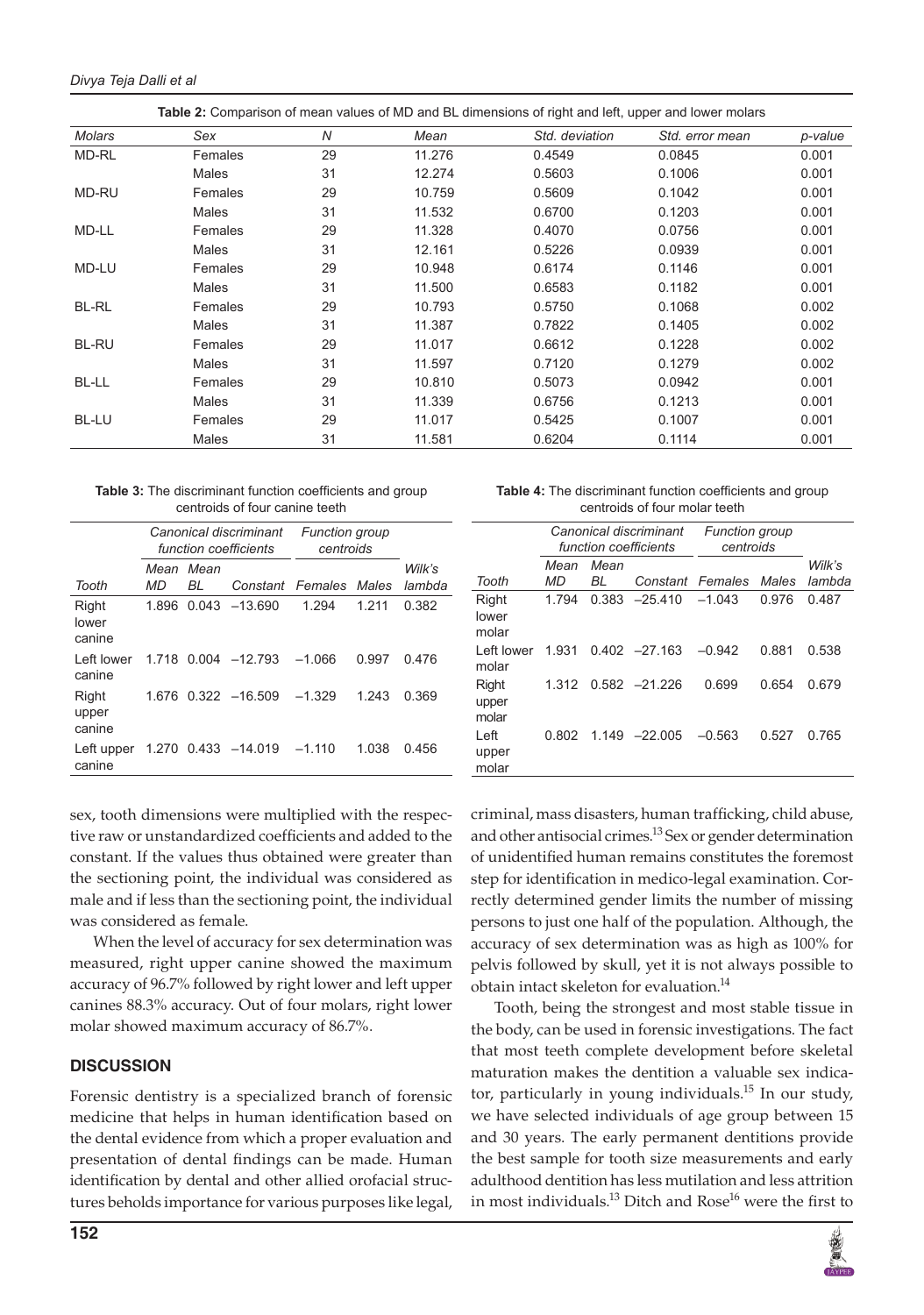prove that teeth diameters can be successfully used in determining sex in poorly preserved and fragmentary skeletal remains in archeology.

When different parameters of the tooth are compared, males have shown significantly greater dimensions than that of females (Table 1) which goes in accordance with the study conducted by Narang et al.<sup>12</sup> This can be explained by the reason that Y chromosome increases the mitotic potential of the tooth germ and induces dentinogenesis, whereas X chromosome induces amelogenesis owing to the greater dentin and enamel thickness in males as compared to females. In earlier days, sex discrimination was done using combinations of root lengths and crown diameters and obtained an accuracy of 80%.<sup>17</sup>

In the current study, we have selected canines because, among all the teeth of human dentition, canines are less severely affected by the periodontal disease and usually, they are the last teeth to be extracted with respect to age. $^{13}$ Rao et al $^{18}$  proposed the mandibular canine index (MCI) which is the ratio between the right canine MD dimension and the mandibular canine arch width. It was widely used in previous days. But in later days, several studies have been conducted using this MCI and found to be less accurate in sex determination.5,19 When compared with the canines, molars have the advantage of early eruption and are less likely to be impacted. Hence, in the present study, we have selected first permanent molars along with the canines and compared their accuracy in sex determination.

Mesiodistal and BL/LL dimensions of the four canines and four permanent molars (first molars) were measured using the digital vernier caliper on the study casts. When the mean values of different parameters were compared, a statistically significant variation was observed among males and females (Table 1).

Stepwise discriminant function analysis was performed to develop formulas for sex determination. Raw coefficients are the discriminant function coefficients used to calculate the discriminant score. Group centroids indicate the average discriminant score for each sex.

When the percentage accuracy of four canines were assessed using the formulas, right upper canine had showed maximum accuracy of 96.7% followed by left upper canine (88.3%) which is in accordance with the results of Khangura et al, $^{20}$  who reported that canines were found to be statistically significant for sexual dimorphism and maxillary canines exhibiting significant sexual dimorphism. $3$  But, it is contradictory to the study conducted by Garn et al, where the mandibular canine showed a greater degree of sexual dimorphism than the maxillary canine.<sup>21</sup>

Similarly, when the percentage accuracy of four molars were assessed using the formulas obtained by discriminant function analysis, right lower molar had shown the maximum accuracy of 86.7% which is in contradictory to the results given by Narang et al, where the right maxillary first molar had shown maximum accuracy for gender determination.<sup>12</sup>

Thus, the present study had emphasized the importance of molars in sex determination and can be used as an alternative to canines when their evidence is found to be missing.

# **CONCLUSION**

The present study highlighted the importance of linear dimensions (MD and BL) of canines and molars in the assessment of sex. The study showed that molars can be used as an alternative to canines when their evidence is lost for forensic investigations. In our ethnic group, we got maximum accuracy for right upper canine followed by right lower molar. Further studies on different ethnic groups have to be carried out to rule out the amount of accuracy of canines over molars.

# **REFERENCES**

- 1. Hinchliffe J. Forensic odontology, part 2. Major disasters. Br Dent J 2011 Mar 26;210(6):269-274.
- 2. Paramkusam G, Nadendla LK, Devulapalli RV, Pokala A. Morphometric analysis of canine in gender determination: revisited in India. Indian J Dent Res 2014 Jul-Aug;25(4): 425-429.
- 3. Hosmani JV, Nayak RS, Kotrashetti VS, Pradeep S, Babji D. Reliability of mandibular canines as indicators for sexual dichotomy. J Int Oral Health 2013 Feb;5(1):1-7.
- 4. Sherfudhin H, Abdullah MA, Khan N. A cross-sectional study of canine dimorphism in establishing sex identity: comparison of two statistical methods. J Oral Rehabil 1996 Sep;23(9): 627-631.
- 5. Lund H, Mornstad H. Gender determination by odontometrics in a Swedish population. J Forensic Odontostomatol 1999 Dec;17(2):30-34.
- 6. Prabhu S, Acharya AB. Odontometric sex assessment in Indians. Forensic Sci Int 2009 Nov 20;192(1-3):129.e1-129.e5.
- 7. Pfeiffer H, Hühne J, Seitz B, Brinkmann B. Influence of soil storage and exposure period on DNA recovery from teeth. Int J Legal Med 1999;112(2):142-144.
- 8. Iwamura ES, Soares-Vieira JA, Muñoz DR. Human identification and analysis of DNA in bones. Rev Hosp Clin Fac Med Sao Paulo 2004 Dec;59(6):383-388.
- 9. Pretty IA, Sweet D. A look at forensic dentistry Part 1: the role of teeth in the determination of human identity. Br Dent J 2001 Apr 14;190(7):359-366.
- 10. Sonika V, Harshaminder K, Madhushankari GS, Sri Kennath JA. Sexual dimorphism in the permanent maxillary first molar: a study of the Haryana population (India). J Forensic Odontostomatol 2011 Jul 1;29(1):37-43.
- 11. Bansal P, Saxena S, Reddy V. Mandibular canine index as a sex determinant: a study on the population of western Uttar Pradesh. J Oral Maxillofac Pathol 2008 Jul;1(12):56-59.